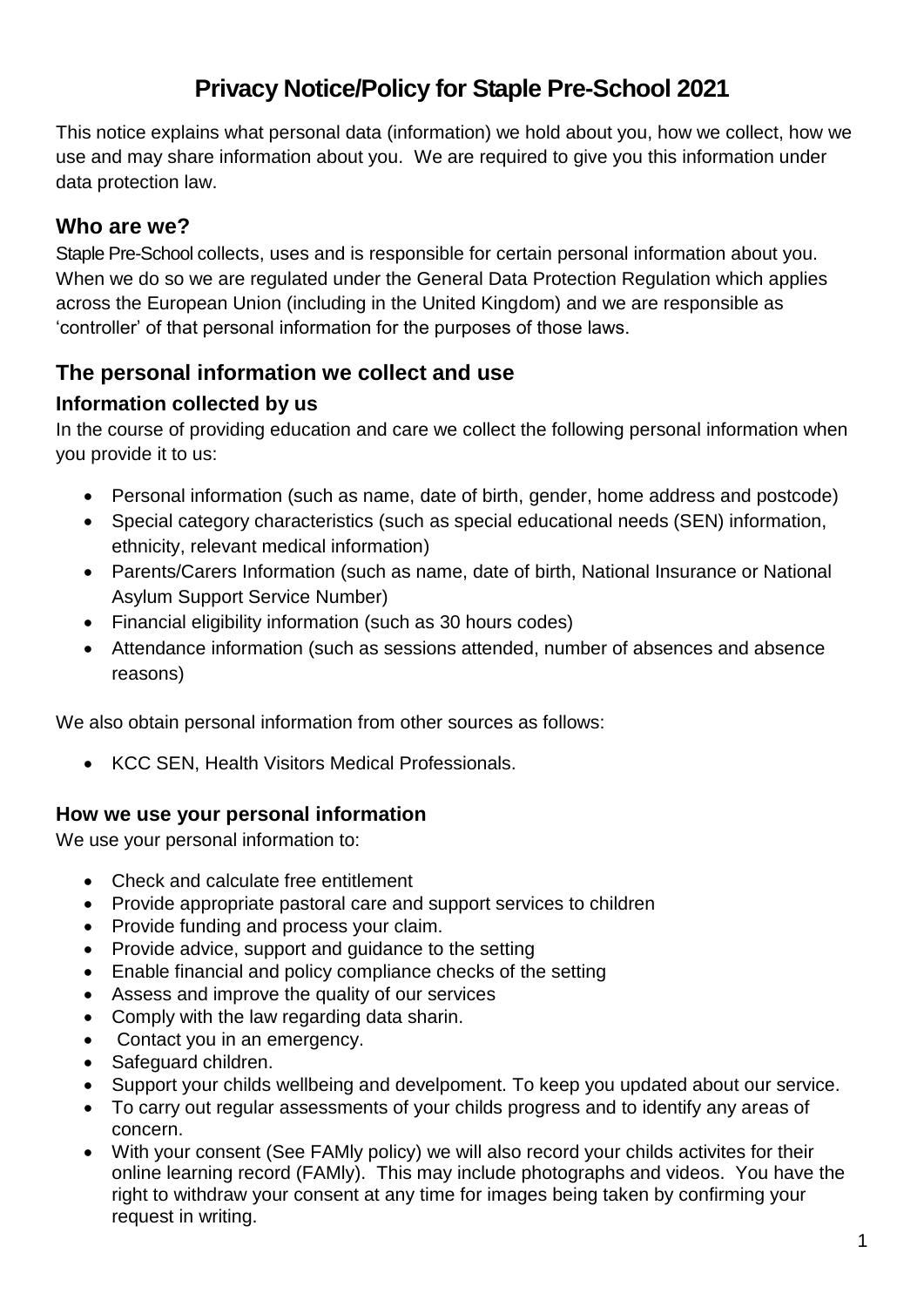We have a legal obligation to process safeguarding related data about your child should we have concerns about their welfare.We also have a legal obligation to transfer records and certain informationabout your child to the school that your child weill be attending (See Transfer of Records Policy).

### **How long your personal data will be kept**

We will hold financial information securely and retain it for 7 years, after which the information is archived or securely destroyed.

We will hold your personal information securely and retain it from the child /young person's date of birth until they reach the age of 25, after which the information is archived or securely destroyed.

## **Reasons we can collect and use your personal information**

We collect and use personal information to comply with our legal obligations under section 537A of the Education Act 1996, section 83 of the Children Act 1989, and to carry out tasks in the public interest. If we need to collect special category (sensitive) personal information, we rely upon reasons of substantial public interest (equality of opportunity or treatment).

## **Who we share your personal information with**

- Department for Education (DfE) (statutory for early years funding and policy monitoring)
- Kent County Council Management Information & Finance (to provide funding)
- Other local authorities, or other early years settings, to resolve duplicate claims and funding queries
- Kent County Council teams working to improve outcomes for children and young people
- Commissioned providers of local authority services (such as education services)
- Local multi-agency forums which provide SEND advice, support and guidance (such as EY Local Inclusion Forum Team (EY LIFT))
- Schools that you attend after leaving us
- Partner organisations signed up to the Kent & Medway Information Sharing Agreement, where necessary, which may include Police, school nurses, doctors and mental health workers and Kent Community Health NHS Foundation Trust
- Contracted providers of services (such as external photographers and catering providers) where consent has been given

We will share personal information with law enforcement or other authorities if required by applicable law.

## **The National Pupil Database (NPD)**

We are required by law, to provide information about our pupils to the DfE as part of statutory data collections such as the school census and early years' census. Some of this information is then stored in the NPD. The law that allows this is the Education (Information About Individual Pupils) (England) Regulations 2013.

The NPD is owned and managed by the DfE and contains information about pupils in schools in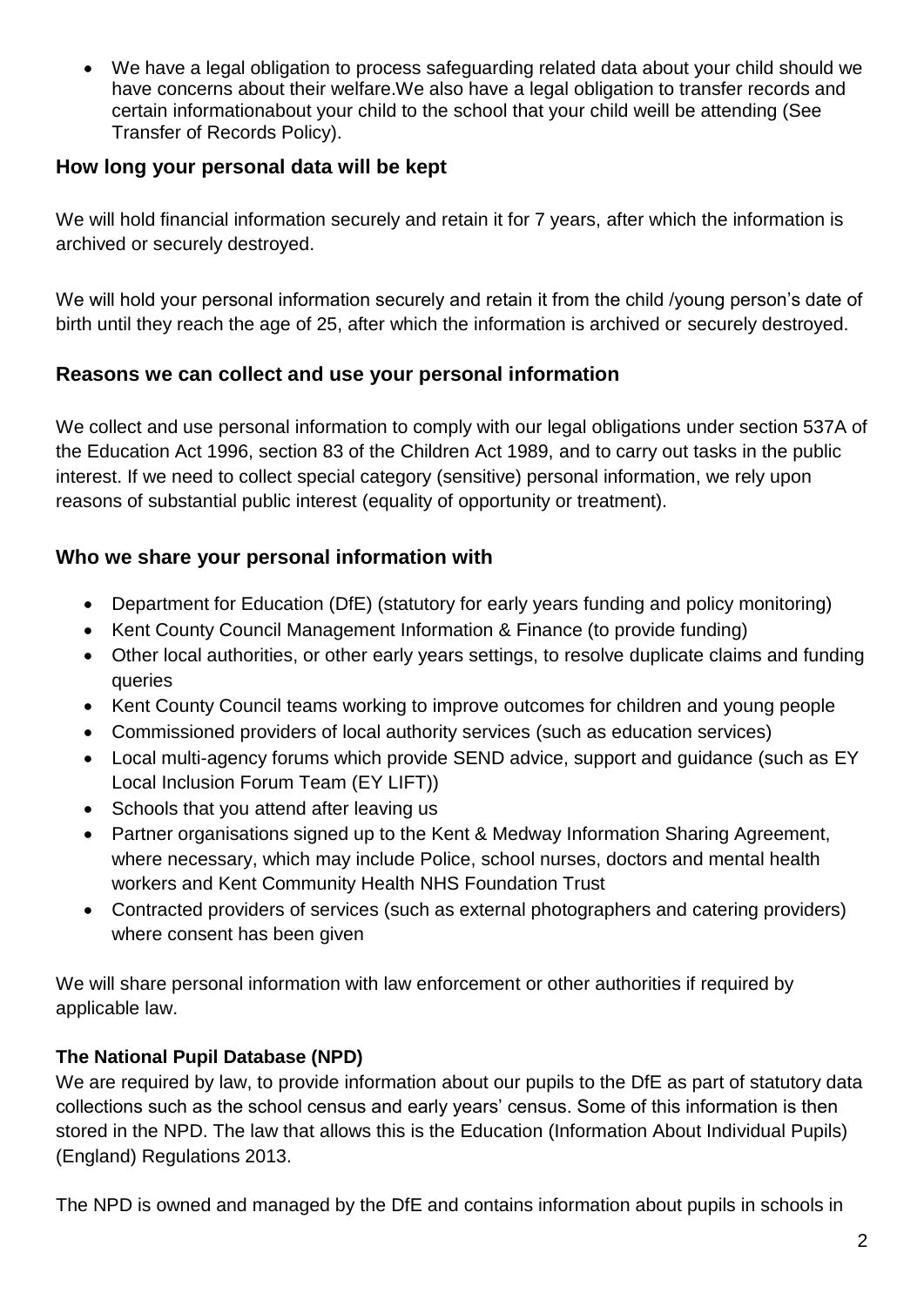England. It provides invaluable evidence on educational performance to inform independent research, as well as studies commissioned by the DfE. It is held in electronic format for statistical purposes. This information is securely collected from a range of sources including schools, local authorities and awarding bodies.

The DfE may share information about our pupils from the NPD with third parties who promote the education or well-being of children in England by:

- conducting research or analysis
- producing statistics
- providing information, advice or guidance

The DfE has robust processes in place to ensure the confidentiality of our data is maintained and there are stringent controls in place regarding access and use of the data. Decisions on whether DfE releases data to third parties are subject to a strict approval process and based on a detailed assessment of:

- who is requesting the data
- the purpose for which it is required
- the level and sensitivity of data requested: and
- the arrangements in place to store and handle the data

To be granted access to pupil information, organisations must comply with strict terms and conditions covering the confidentiality and handling of the data, security arrangements and retention and use of the data.

#### **Your Rights**

Under the GDPR you have rights which you can exercise free of charge which allow you to:

- Know what we are doing with your information and why we are doing it
- Ask to see what information we hold about you (Subject Access Request)
- Ask us to correct any mistakes in the information we hold about you
- Object to direct marketing
- Make a complaint to the Information Commissioners Office
- Withdraw consent (if applicable)

Depending on our reason for using your information you may also be entitled to:

- Ask us to delete information we hold about you
- Have your information transferred electronically to yourself or to another organisation
- Object to decisions being made that significantly affect you
- Object to how we are using your information
- Stop us using your information in certain ways

We will always seek to comply with your request however we may be required to hold or use your information to comply with legal duties. Please note: your request may delay or prevent us delivering a service to you.